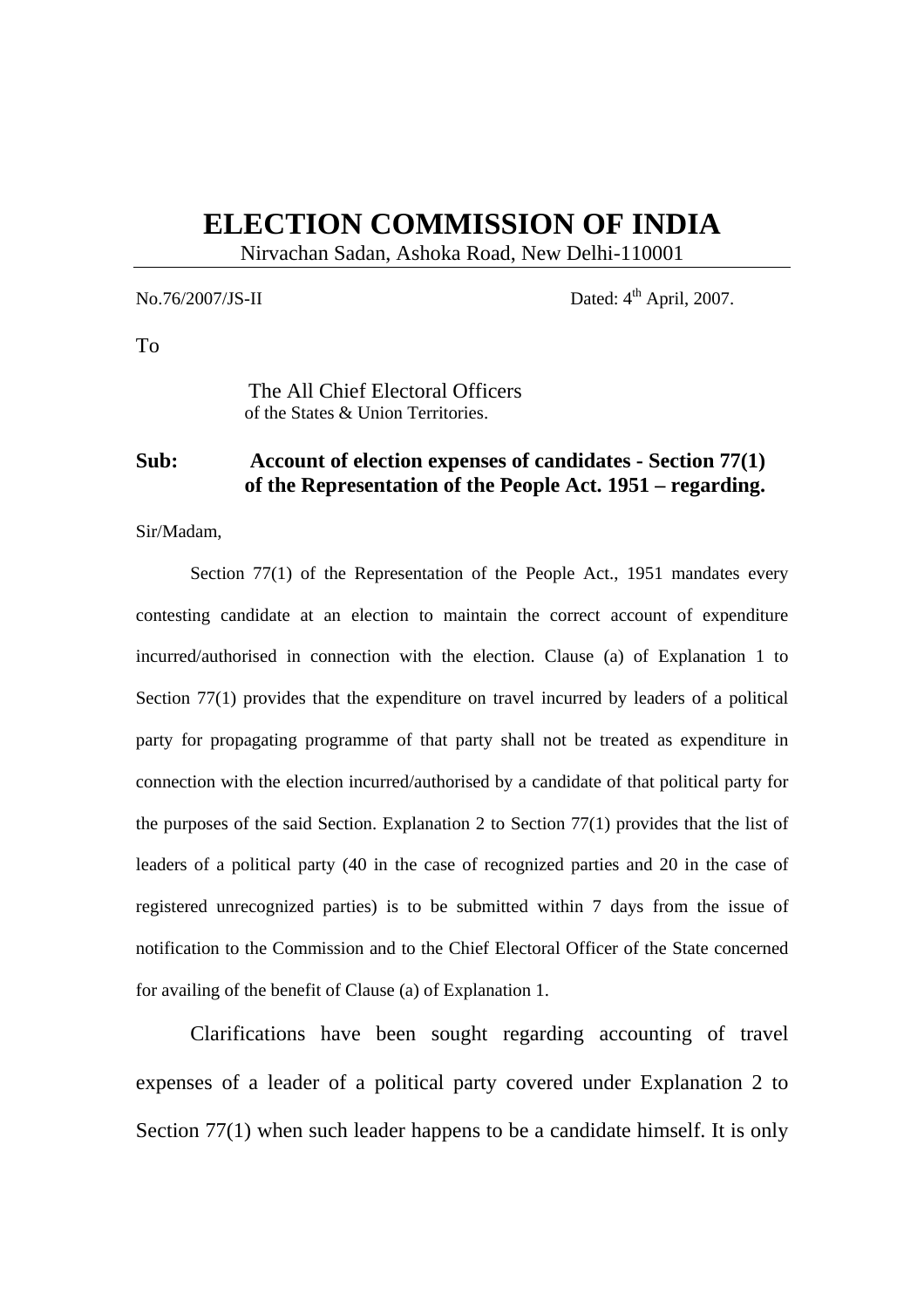logical to conclude that the visit of a contesting candidate to the constituency from where he is contesting election is for the purpose of promoting his own election prospect. When a candidate travels in his constituency for election campaigning, the expenses incurred in connection with the journey has to be treated as part of his election expenses. Therefore, it is clarified that, in such situations, the expenses incurred on account of the journey(s) performed by such leader within the constituency from where he/she is contesting election cannot be exempted from the election expenditure account of that person.

2. It has been observed that in some cases political parties, while communicating the names of leaders of that party under Explanation 2 to Section 77(1), have included the names of persons who are leaders of other political parties or who are not members of that political party. It is made clear that as per the provisions of the law referred to above, a political party can nominate only those persons who are members of that party as its leaders for the purposes of Explanations 1&2 to Section 77(1). In other words, a person who is not a member of the party cannot be nominated as 'leader' of the party for the purposes of Section 77(1).

3. It has also been seen in the past that after submitting the list of leaders with the Commission, the political parties approach the Commission for substituting the names therein. In this context, it is pointed out that as per the